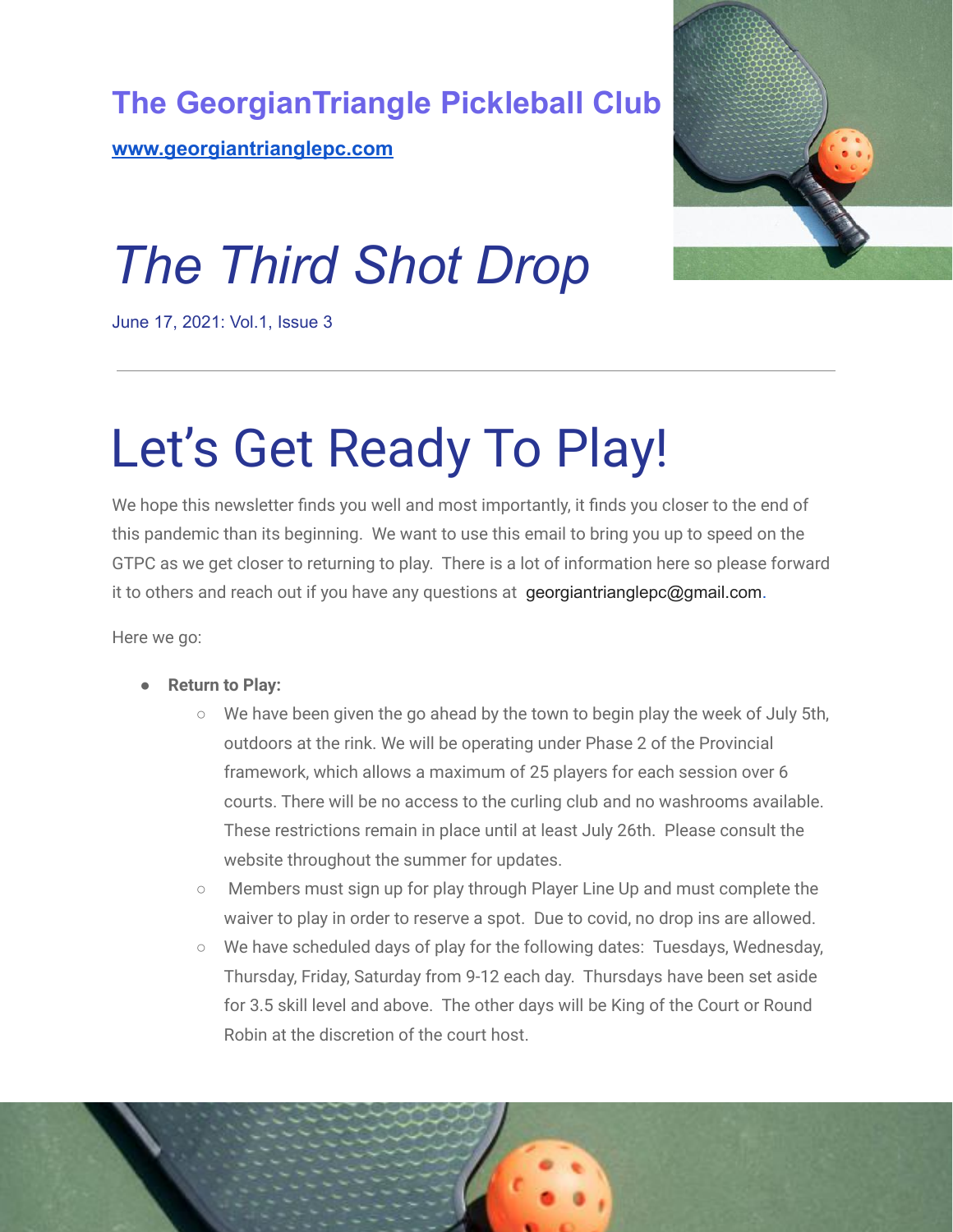- **Memberships**:
	- $\circ$  If you are a member in good standing, there is no additional cost to play this summer. You will receive an additional email in the next few weeks if your membership has expired, detailing how to renew. A 12 month membership is \$100 and a summer membership is available for \$30 covering July through September.
	- $\circ$  Guests are welcome to play this summer \$5 a session. Guests can sign in through Player Line Up and must sign a waiver available on our website..
- **Court Hosts**:
	- With this many days scheduled per week, we require volunteers to come forward and serve as court hosts.
	- Please contact Cindy Long (109contract@gmail.com) if you would like to help out the club in this vital role.
- **New Board Members**:
	- The GTPC would not be able to run without volunteers and people willing to serve on its board.
	- We are currently looking for people to serve on the board in the capacity of Social Media and Communications. Please send an email georgiantrianglepc@gmail.com to the GTPC if you are interested in helping out.

## ● **Taylored [Pickleball:](https://www.tayloredpickleball.com/)**

○ We are excited to continue our partnership with Taylored Pickleball and have Cam Taylor serve as our club pro.

Please refer to our [website](http://www.georgiantrianglepc.com) over the next few weeks for updates and more information.

## SEE YOU ON THE COURTS!!